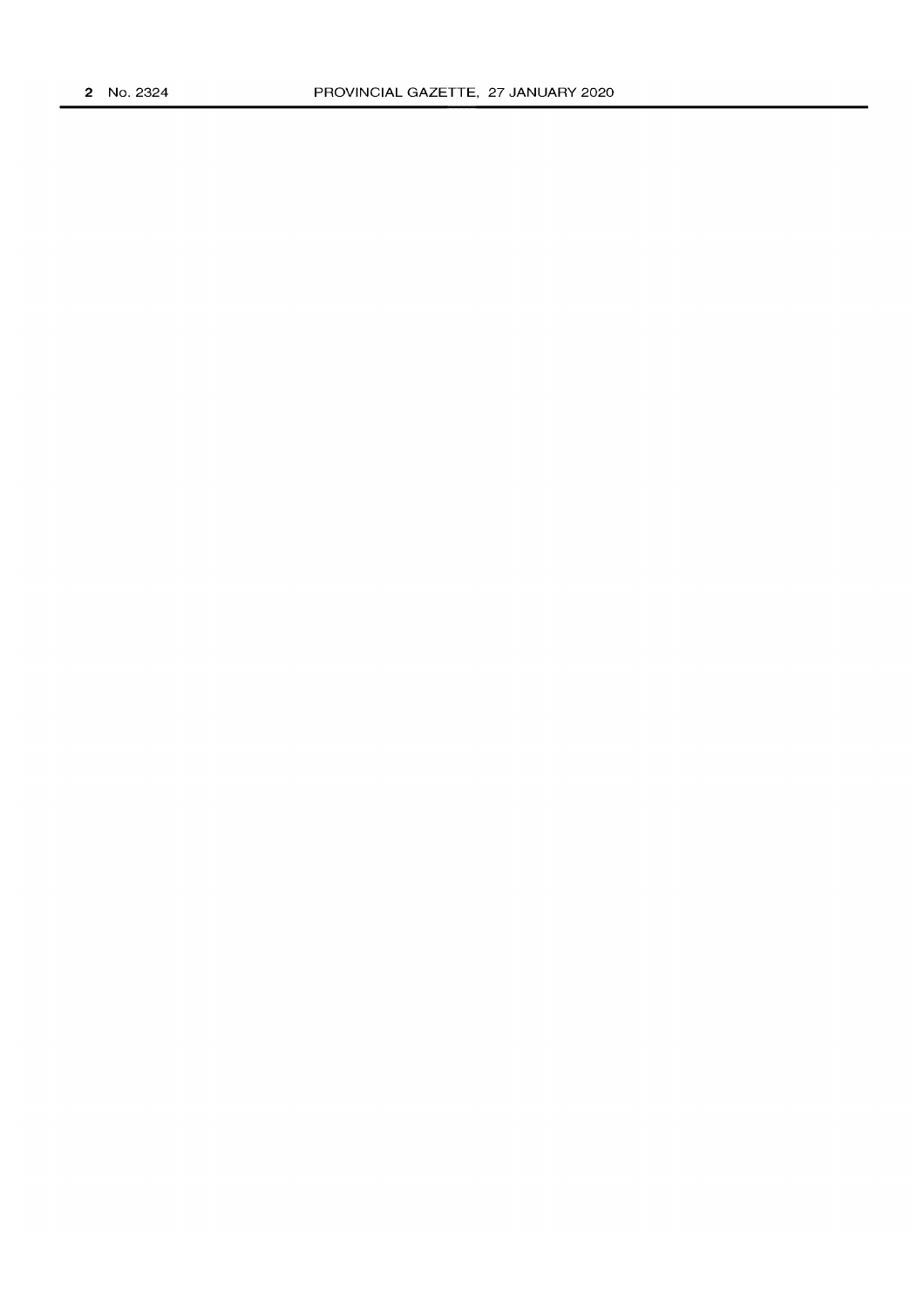### **CONTENTS**

|                     |                                                                                                                                                                                                                   | Gazette | Page |
|---------------------|-------------------------------------------------------------------------------------------------------------------------------------------------------------------------------------------------------------------|---------|------|
|                     |                                                                                                                                                                                                                   | No.     | No.  |
|                     | <b>GENERAL NOTICES • ALGEMENE KENNISGEWINGS</b>                                                                                                                                                                   |         |      |
| 6                   |                                                                                                                                                                                                                   | 2324    | 14   |
| 6                   | Wet op Ruimtelike Beplanning en die Bestuur van Grondgebruik (16/2013): Erf 3911, Prieska                                                                                                                         | 2324    | 14   |
| 7<br>$\overline{7}$ | Spatial Planning and Land Use Management Act (16/2013): Erf 2618, Jakaranda Street, Postmasburg<br>Wet op Ruimtelike Beplanning en die Bestuur van Grondgebruik (16/2013): Erf 2618, Jakarandastraat,             | 2324    | 15   |
|                     |                                                                                                                                                                                                                   | 2324    | 15   |
| 8                   |                                                                                                                                                                                                                   | 2324    | 16   |
| 8                   | Wet op Ruimtelike Beplanning en die Bestuur van Grondgebruik (16/2013): Erf 397, Kakamas                                                                                                                          | 2324    | 16   |
| 9                   |                                                                                                                                                                                                                   | 2324    | 17   |
| 9<br>10             | Northern Cape Gambling Act (3/2008): Notice is hereby given of a public hearing that will be conducted                                                                                                            | 2324    | 17   |
|                     | in Postmasburg for objections received from interested parties against the following bookmaker licence                                                                                                            |         |      |
|                     |                                                                                                                                                                                                                   | 2324    | 18   |
| 11                  | Northern Cape Gambling Act (3/2008): Notice is hereby given of a public hearing that will be conducted<br>in Hartswater for an objections received from Deeps Betting Grounds (Pty) Ltd t/a Scorebet, against the |         |      |
|                     |                                                                                                                                                                                                                   | 2324    | 19   |
| 12<br>12            | Spatial Planning and Land Use Management Act 16/2013: Erf 13905 and 13906, Kimberley<br>Munisipale Ruimtelike Beplanning en Grondgebruiks Bestuurs Wet, Wet 16/2013: Erf 13905 en 13906,                          | 2324    | 20   |
|                     |                                                                                                                                                                                                                   | 2324    | 20   |
|                     | <b>MUNICIPAL NOTICES • MUNISIPALE KENNISGEWINGS</b>                                                                                                                                                               |         |      |
| 1                   | National Environmental Management: Protected Areas Act (57/2003): Intention to declare nature reserves                                                                                                            |         |      |
| 1                   | Nasionale Omgewingsbestuur Bewaringsgebied (57/2003): Voorneme om natuurreservate en 'n                                                                                                                           | 2324    | 21   |
|                     |                                                                                                                                                                                                                   | 2324    | 23   |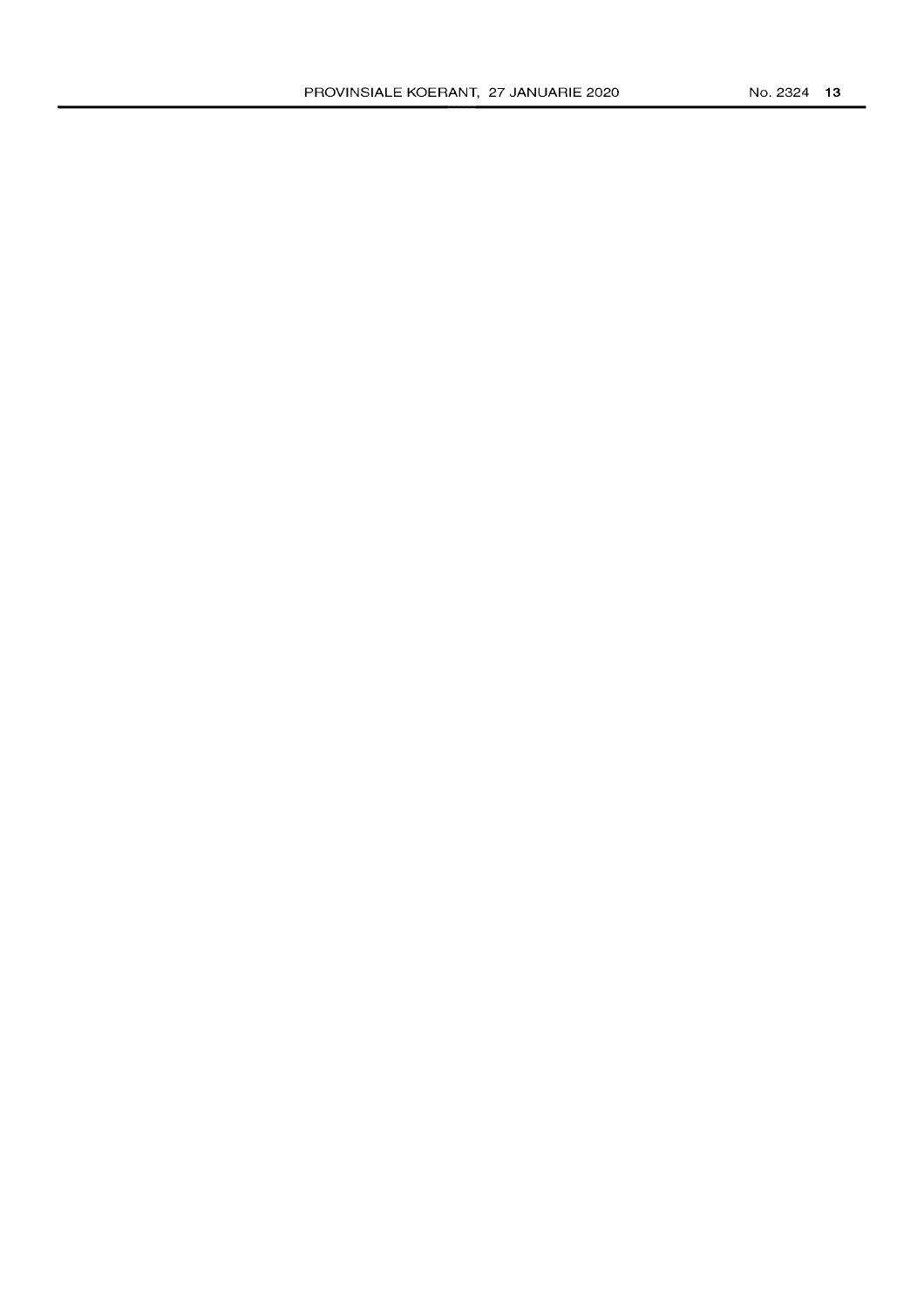# GENERAL NOTICES • ALGEMENE KENNISGEWINGS

**NOTICE 6 OF** 2020

# **SIYATHEMBA MUNICIPALITY**

# **FINAL NOTICE: CLOSURE OF A PUBLIC PLACE: ERF 3911 PRIESKA**

Notice is given in terms of the provisions of the Spatial Planning and Land Use Management Act, Act 16 of 2013 (SPLUMA) for the final closure of public place, Erf 3911 Prieska, as scheduled hereunder:

### **SCHEDULE:**

Public place, Erf 3911 Prieska, according to SG reference S/7153/19 (p.191) dated 18th November 2019.

Municipal Manager Municipality Siyathemba PO Box 16 Prieska. 8940.

### Erf 3911, Prieska **PROVINCIAL GAZETTE: 27-01-2020**

**KENNISGEWING 6 VAN** 2020

# **MUNISIPALITEIT SlY ATHEMBA**

# **FINALE SLUITINGSKENNISGEWING: SLUITING VAN 'N PUBLIEKE OOPRUIMTE: ERF 3911 PRIESKA**

Kennis geskied ingevolge die bepalings van die Wet op Ruimtelike Beplanning en die bestuur van grondgebruik, Wet 16 van 2013 (SPLUMA) vir die sluiting van 'n publieke oopruimte, Erf 3911 Prieska, soos hieronder geskeduleer:

### **SKEDULE:**

Publieke oopruimte, Erf 3911 Prieska, ooreenkomstig LG verwysing S/7153/19 (p.191) gedateer 18 November 2019.

Munisipale Bestuurder Munisipaliteit Siyathemba Posbus 16 Prieska.8940.

## Erf 3911, Prieska **PROVINSIALE KOERANT: 27-01-2020**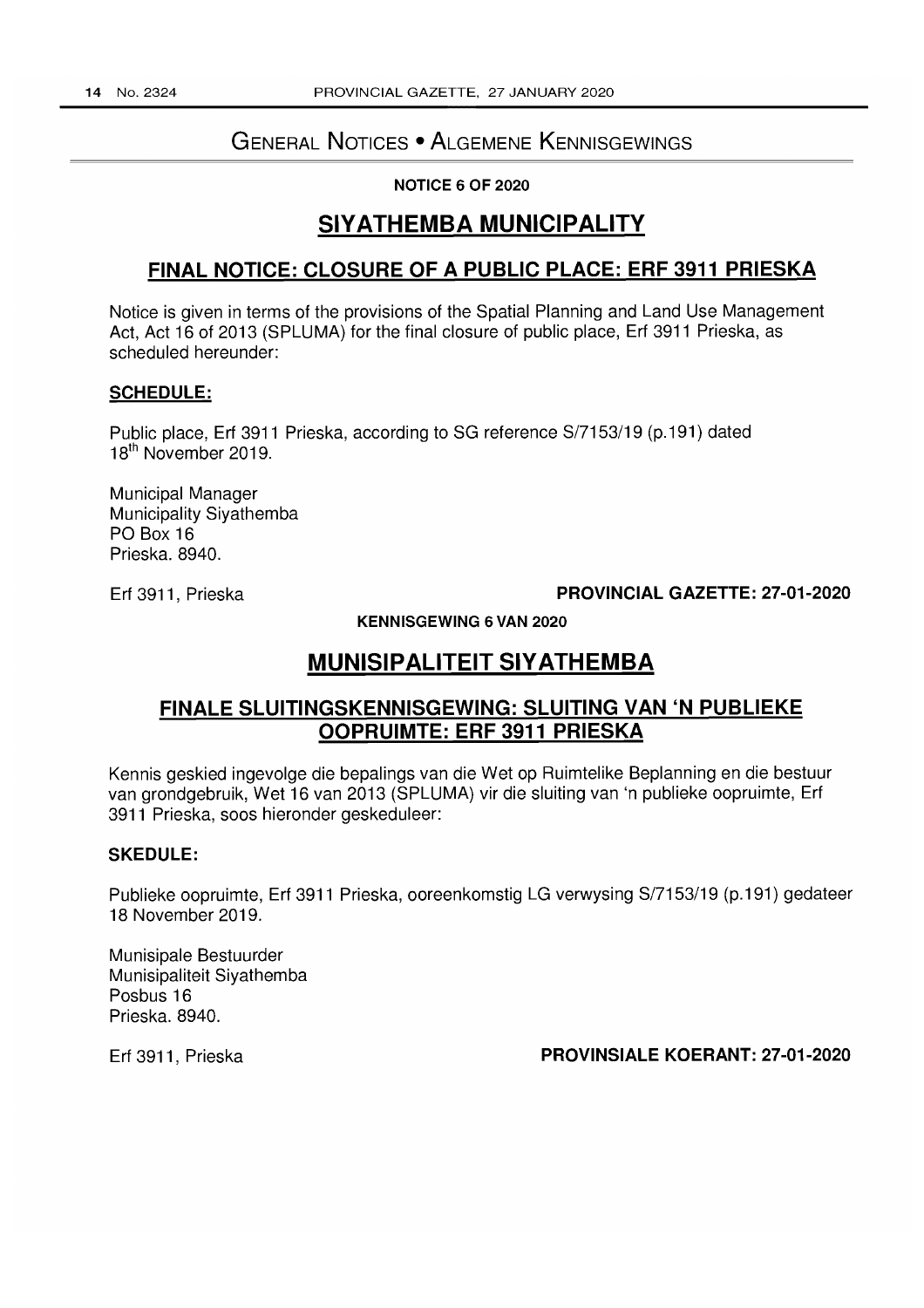### **NOTICE 7 OF 2020**

# **TSANTSABANE MUNICIPALITY**

## **FINAL NOTICE: CLOSURE OF A PORTION OF A PUBLIC ROAD (ERF 2618), JAKARANDA STREET, POSTMASBURG**

Tsantsabane Municipality hereby gives final notice in terms of the Spatial Planning and Land use Management Act. of Act 16 of 2013 (SPLUMA) and Section 37 (2) of the Land Survey Act 1997 (Act 7/1997) for the amendment of General Plan S.G. No. F3062/1978 & S.G. Filling No. 10010 for the closure of a portion of a public road (Erf 2618), Jakaranda Street, Postmasburg.

MUNICIPAL MANAGER The Municipal Manager Tsantsabane Municipality P.O. Box 5, Postmasburg 8420

### **KENNISGEWING 7 VAN 2020**

# **MUNISIPALITEIT TSANTSABANE**

# **FINALE SLUITINGSKENNISGEWING: SLUITING VAN 'N GEDEELTE VAN 'N PUBLIEKE PAD (ERF 2618), JAKARANDASTRAAT, POSTMASBURG**

Tsantsabane Munisipaliteit gee hiermee finale kennisgewing ingevolge die Wet op Ruimtelike Beplanning en die Bestuur van Grondgebruik, Wet 16 van 2013, (SPLUMA) en artikel 37 (2) vir Landmeter-Generaal Artikel 1997 (Art. 7 van 1997) vir die wysiging van Algemene Plan LG No. F3062/1978 & Liaseer No. 10010, vir die sluiting van 'n gedeelte van 'n Publieke Pad (Erf 2618) Jakarandastraat, Postmasburg.

MUNISIPALE BESTUURDER Munisipaliteit Tsantsabane Posbus 8 Postmasburg 8420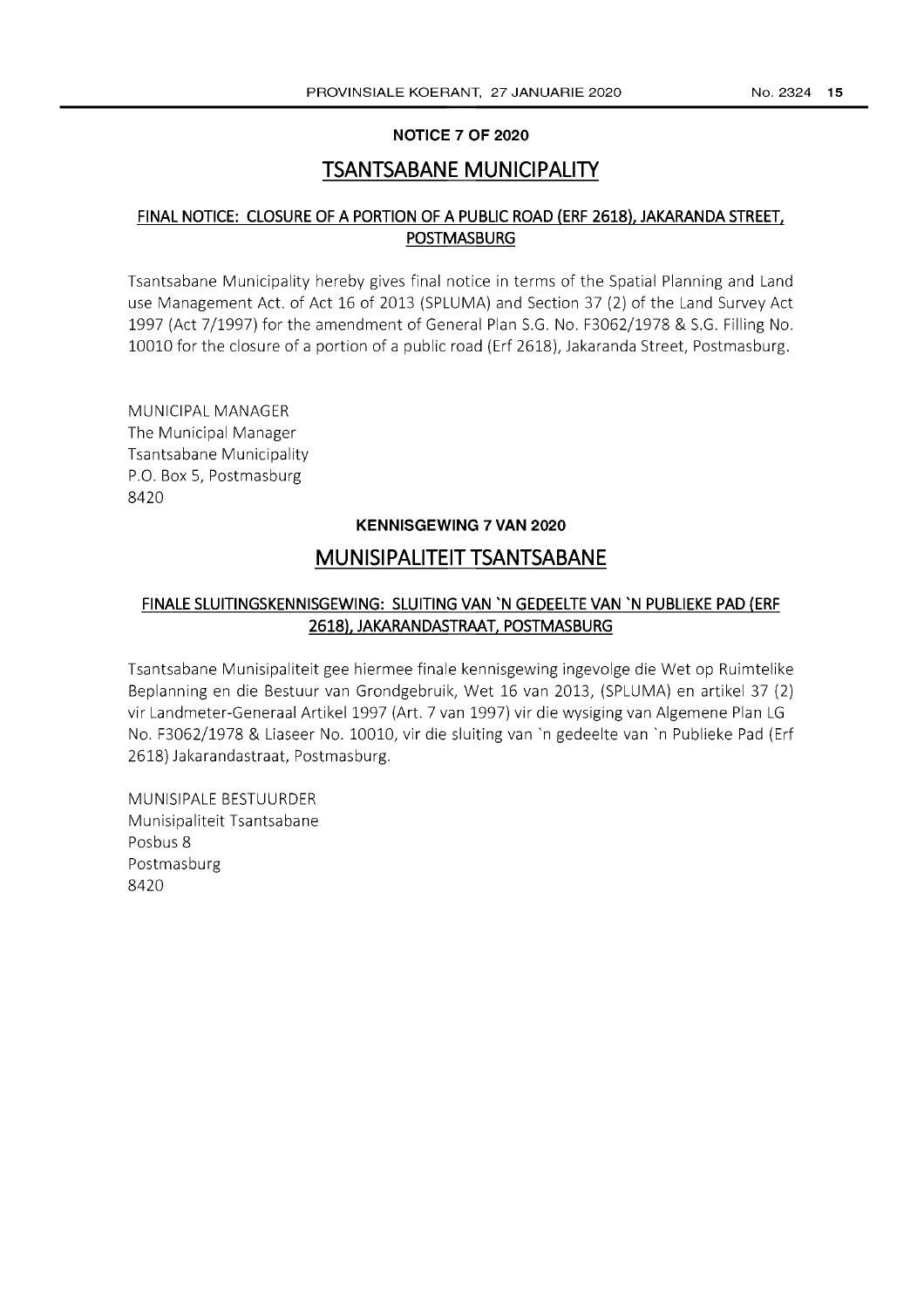#### **NOTICE 8 OF 2020**

# **KAI IGARIB MUNICIPALITY**

#### **FINAL NOTICE: CLOSURE OF A PORTION OF ERF 397, KAKAMAS**

Kai Garib Municipality hereby gives final notice in terms of the Spatial Planning and Land use Management Act. of Act 16 of 2013 (SPLUMA) and Section 37 (2) of the Land Survey Act 1997 (Act 7/1997) for the amendment of General Plan S.G. No. F3683/1965 & F3684/1965 for the closure of a portion of Erf 397, Kakamas.

MUNICIPAL MANAGER

Municipality Kai !Garib P.O. Box 8 Keimoes 8860

#### **KENNISGEWING 8 VAN 2020**

# **MUNISIPALITEIT KAI !GARIB**

#### **FINALE SLUITINGSKENNISGEWING: SLUITING VAN 'N GEDEELTE VAN ERF 397, KAKAMAS**

Kai Garib Munisipaliteit gee hiermee finale kennisgewing ingevolge die Wet op Ruimtelike Beplanning en die bestuur van grondgebruik, Wet 16 van 2013, (SPLUMA) en artikel 37 (2) vir Landmeter-Generaal Artikel1997 (Art. 7 van 1997) vir die wysiging van Aigemene Plan LG No. F3683/1965 & F3684/1965, vir die sluiting van 'n gedeelte van Erf 397, Kakamas.

MUNISIPALE BESTUURDER

Munisipaliteit Kai !Garib Posbus 8 Keimoes 8860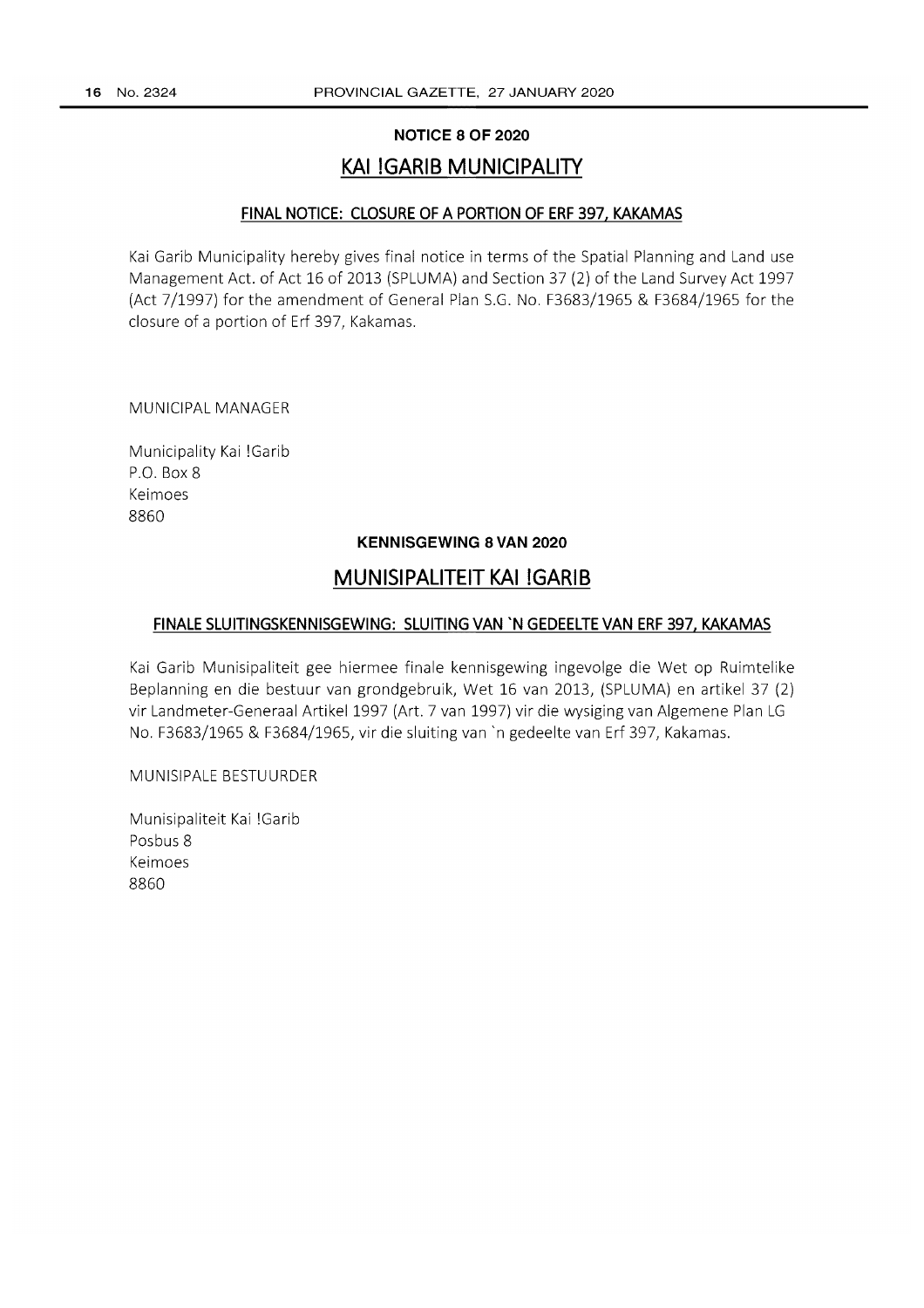#### NOTICE 9 OF 2020

#### GA-SEGONYANA MUNICIPALITY/MUNISIPALITEIT

#### PROPOSED REZONING, REMOVAL OF RESTRICTIVE TITLE DEED CONDITIONS AND RELAXATION OF BUILDING LINES OF ERF 153, 3 ASBESTOS STREET, KURUMAN.

NOTICE is hereby given that the Ga-Segonyana Municipality has received an application for Erf 153 Kuruman from "MVD Kalahari", represented by Mr Nicolaas Haarhoff in accordance with Sections 5(2)(a)(ii), 5(2)(a)(iii), 5(2)(b)(iv), Section 7, Section 9 and Section 17 of the Ga-Segonyana Land Use Management By-Law 2015 read together with the Spatial Planning and Land Use Management Act (Act 16 of 2013) for the:

- Proposed rezoning of Erf 153,3 Asbestos Street, Kuruman, from Residential Zone I to Residential Zone II, in order to legalise the current dwelling units on the property.
- Proposed relaxation of the street boundary building line from 2m to 1.98m, rear boundary building line from 3m to 0.9m and the side boundary building line from 3m to 1m.
- Removal of restrictive title deed conditions on Page 3 & 4 Section 4, (b), (c) & (d), of the Title Deed.

Particulars regarding this application can be obtained during office hours at the Urban Planning Section of Ga-Segonyana Local Municipality, cnr of Voortrekker and School Street, Kuruman. Any person, who wishes to comment, object or represent themselves, regarding the submitted application, may communicate in writing to the Municipal official Ditebogo Mochware at Private Bag X1522, Kuruman, 8460 or send to dmochware@ga-segonyana.gov.za. Any person unable to write, may during office hours come to Ga-Segonyana Local Municipality, where an official of the Municipality will assist in transcribing their objection, comment or representation. Objection(s) stating comprehensive reasons, must reach this office within a period of 30 days from the date of publication hereof, before or on 22 February 2020.

### KENNISGEWING 9 VAN 2020

#### VOORGESTELDE HERSONERING, VERWYDERING VAN BEPERKENDE TITEL VOORWAARDES EN VERSLAPPING VAN BOULYNE, VAN ERF 153, ASBESTOSSTRAAT 3, KURUMAN.

KENNISGEWING word hiermee gegee dat die Ga-Segonyana Munisipaliteit 'n aansoek ontvang het vir Erf 153 Kuruman vanaf "MVD Kalahari", verteenwoordig deur Mnr Nicolaas Haarhoff in ooreenstemming met Artikels 5(2)(a (ii), 5(2)(a)(iii), 5(2)(b)(iv), Artikel 7, Artikel 9 en Artikel 17 van die Ga-Segonyana Verordening op Grondgebruiksbestuur 2015 saam gelees met die Wet op Ruimtelike Beplanning en Grondgebruiksbestuur Wet (Wet 16 van 2013), vir die:

- Voorgestelde hersonering van Erf 153,3 Asbestos Straat, Kuruman, vanaf Residensiele Sone I na Residensiele Sone II, ten einde die huidige wooneenhede op die eiendom te wettig.
- Voorgestelde verslapping van die straatgrensboulyn van 2m tot 1 ,98m, die agterste grensboulyn van 3m tot 0,9m en die sygrensboulyn van 3m tot 1m.
- Opheffing van beperkende titelaktevoorwaardes op bladsy 3 en 4 Artikel 4, (b), (c) en (d), van die Titel Akte.

Besonderhede rakende hierdie aansoek kan gedurende kantoorure by die Stedelike Beplanning Afdeling van die Ga-Segonyana Plaaslike Munisipaliteit, h/v Voortrekker- en Skoolstraat, Kuruman, verkry word. Enige persoon wat kommentaar wil lewer, beswaar wil maak of hulself wil verteenwoordig met betrekking tot die aansoek wat ingedien is, kan dit skriftelik aan die Munisipale amptenaar Ditebogo Mochware by Privaatsak X1522, Kuruman, 8460, kommunikeer of aan dmochware@ga-segonyana.gov.za stuur. Persone wat nie kan skryf nie, kan gedurende kantoorure na die Ga-Segonyana Plaaslike Munisipaliteit kom, waar 'n amptenaar van die Munisipaliteit sal help om hul besware, kommentaar of vertoe in te dien. Besware met volledige redes, moet hierdie kantoor bereik binne 'n tydperk van 30 dae vanaf die datum van publikasie hiervan, voor of op 22 Februarie 2020.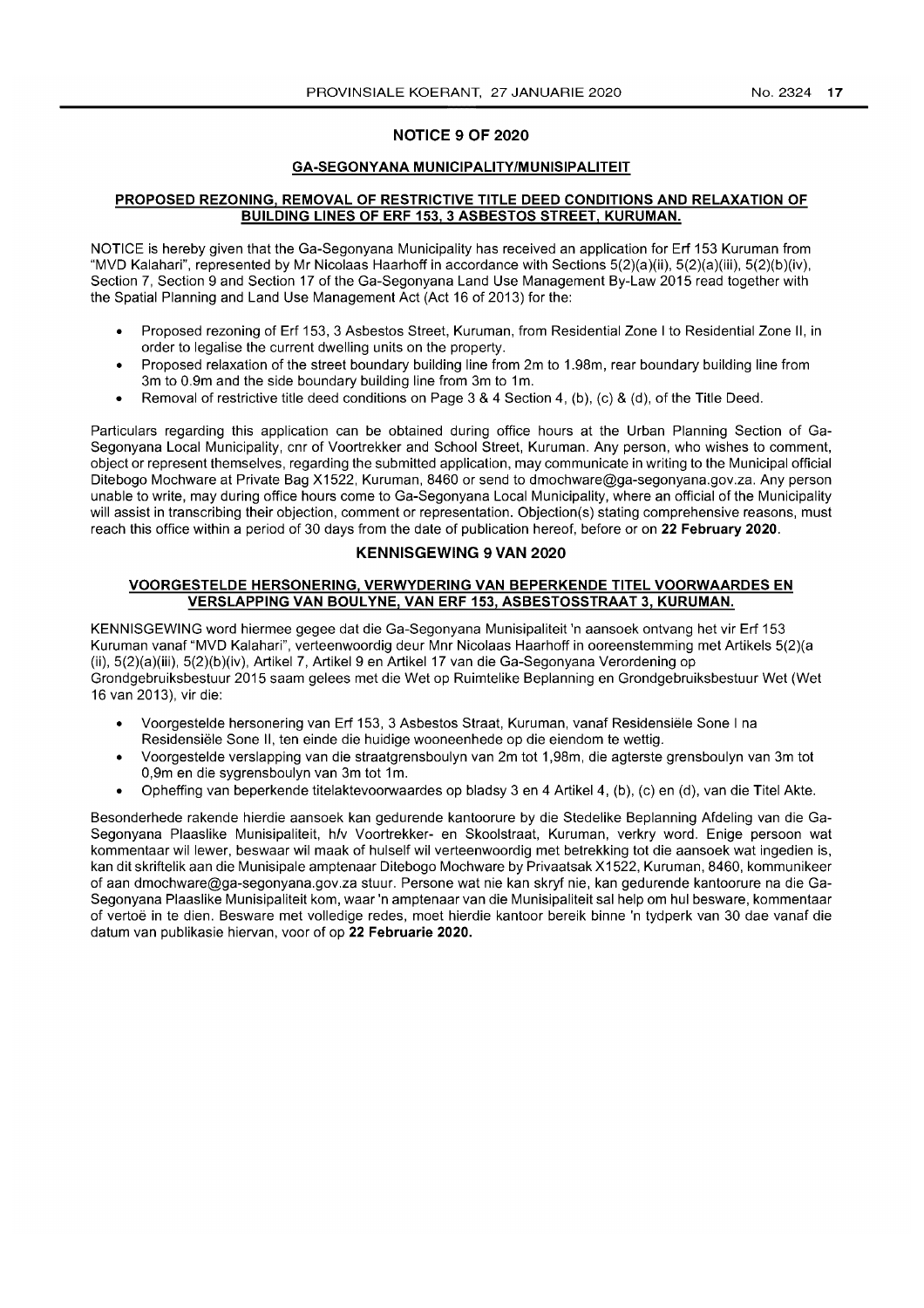NOTICE 10 OF 2020



# NORTHERN CAPE GAMBLING BOARD NOTICE IS HEREBY GIVEN OF A PUBLIC HEARING THAT WILL BE CONDUCTED IN POSTMASBURG FOR OBJECTIONS RECEIVED FROM INTERESTED PARTIES AGAINST THE FOLLOWING BOOKMAKER LICENSE APPLICATIONS IN THE FOLLOWING TOWN.

1. In terms of Section 29 of the Northern Cape Gambling Act, Act 3 of 2008, notice is hereby given of the above-mentioned public hearing to be conducted at no 13 Springbok street, Postmasburg Town Hall on the 04<sup>th</sup> February 2020 at 10:00.

The details of the hearing and applications are as follow:

| <b>ADDRESS</b>                                             | <b>OBJECTORS</b>                             |
|------------------------------------------------------------|----------------------------------------------|
| <b>ERF No.158</b><br>46 Main Road                          | DEEPS BETTING GROUNDS T/A<br><b>SCOREBET</b> |
| 8420                                                       | <b>THAMSANQA MOTSOASELE</b>                  |
| CNR R385 & R325<br>Sibilo Shopping Centre,<br>Postmasburg  | DEEPS BETTING GROUNDS T/A<br><b>SCORBET</b>  |
| Shop No 3, C/o Shone<br>& Springbok Street,<br>Postmasburg | <b>THAMSANQA MOTSOASELE</b>                  |
|                                                            | Postmasburg                                  |

For any enquiries, contact the Licensing Unit, Mr. GO Motlhabane

Tel: 081 761 9101 or 053 244 0890

E-mail: gaopalelwem@ncgb.co.za

THE NORTHERN CAPE GAMBLING BOARD SUPPORTS RESPONSIBLE GAMBLING. GAMBLING ONLY FOR PERSONS 18 YEARS AND OLDER. WINNERS KNOW WHEN TO STOP. RESPONSIBLE GAMBLING TOLL FREE LINE NUMBER 0800 006 008.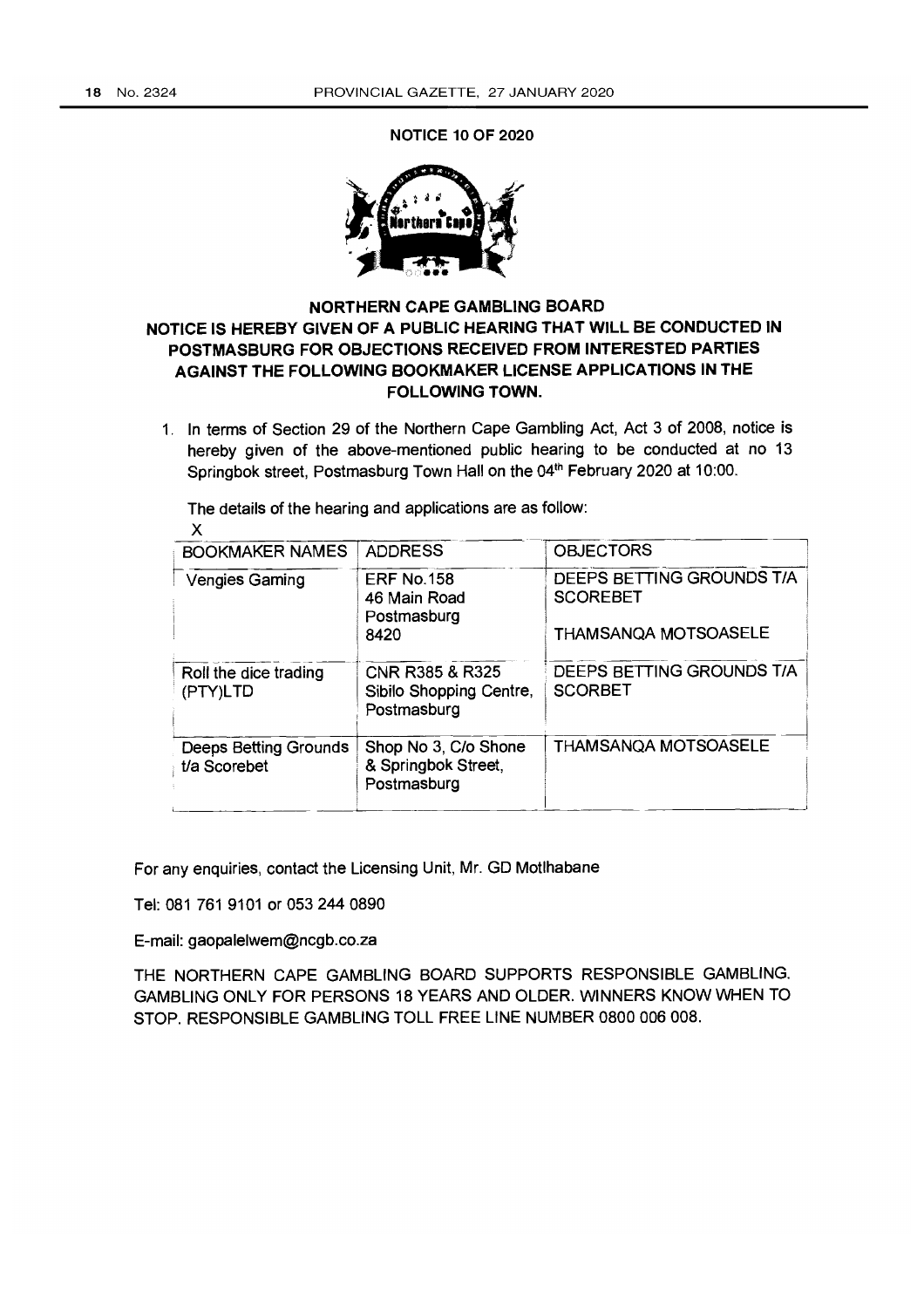NOTICE 11 OF 2020



# NORTHERN CAPE GAMBLING BOARD NOTICE IS HEREBY GIVEN OF A PUBLIC HEARING THAT WILL BE CONDUCTED IN HARTSWATER FOR AN OBJECTION RECEIVED FROM DEEPS BETTING GROUNDS (PTY) LTD *T/A* SCOREBET, AGAINST THE FOLLOWING BOOKMAKER LICENSE APPLICATION IN THE FOLLOWING TOWN.

1. In terms of Section 29 of the Northern Cape Gambling Act, Act 3 of 2008, notice is hereby given of the above-mentioned public hearing to be conducted at no 24 Hertzog Street, Hartswater Town Hall on the 05<sup>th</sup> February 2020 at 10:00.

The details of the hearing and application are as follow:

X

| BOOKMAKER NAME                          | <b>ADDRESS</b>                                            | <b>OBJECTOR</b>                              |
|-----------------------------------------|-----------------------------------------------------------|----------------------------------------------|
| <b>Roll the Dice Trading</b><br>Pty Ltd | 06 DF Malan Street,<br>San Marica Building,<br>Hartswater | DEEPS BETTING GROUNDS T/A<br><b>SCOREBET</b> |

For any enquiries, contact the licensing Unit, Mr. GO Motlhabane

Tel: 081 761 9101 or 053 244 0890

E-mail: gaopalelwem@ncgb.co.za

THE NORTHERN CAPE GAMBLING BOARD SUPPORTS RESPONSIBLE GAMBLING. GAMBLING ONLY FOR PERSONS 18 YEARS AND OLDER. WINNERS KNOW WHEN TO STOP. RESPONSIBLE GAMBLING TOLL FREE LINE NUMBER 0800 006 008.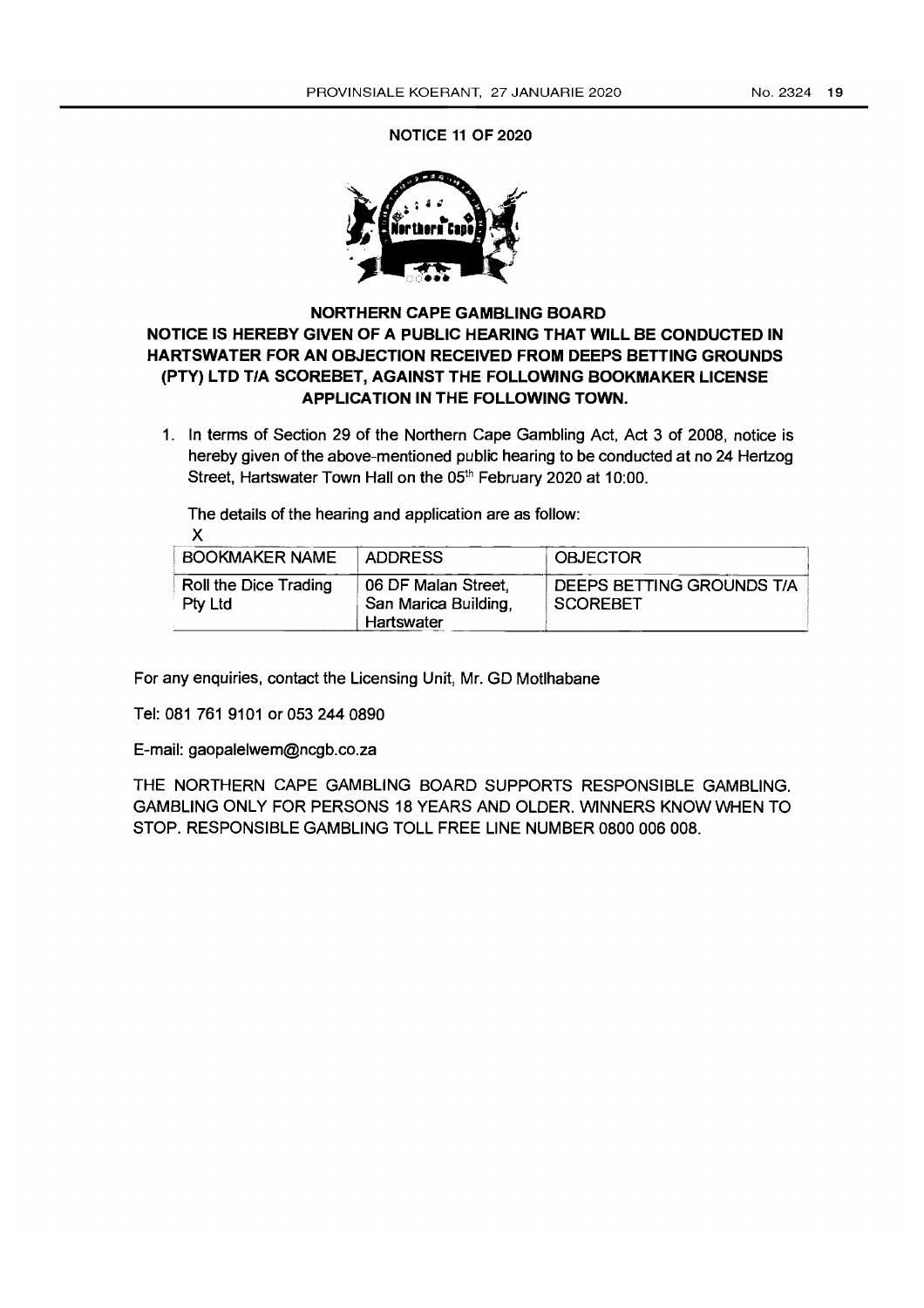#### **NOTICE 12 OF 2020**

#### **SOL PLAAT JE MUNICIPALITY**

#### **IN TERMS SECTION 47 (1) OF SPLUMA ACT 16 OF 2013.**

#### **REMOVAL OF RESTRICTIVE TITLE CONDITIONS I.RO. ERF 13905 AND 13906 KIMBERLEY, 39 & 41 LAWSON STREET, NEW PARK.**

Notice is given in terms of Section 47 (1) of Spatial Planning and Land Use Management Act 16/2013 and Sections  $4(2)(a)(iii),(iv), 4(2)(b)(ii),(iii),(v)$  read together with Sections 6, 13 & 20 of the Municipality Land Use Management By-Laws 2015, read together with the Spatial Planning and Land Use Management Act 16/2013 as well as in terms of Section 42(3) of the Spatial Planning and Land Use Management Act 16 of 2013, that the Sol Plaatje Municipality has, with effect from 19 November 2019, approved the Removal of Restrictive title conditions in Title Deed (T454/2014) Condition E and Title Deed (T192/2018) Condition D i.r.o Erf 13905 & 13906 Kimberley, 39 & 41 Lawson Street, New Park be removed.

#### **KENNISGEWING 12 VAN 2020**

#### **OPHEFFING VAN BEPERKENDE TITEL VOORWAARDES T.O.V. ERF 13905 EN 13906 KIMBERLEY, LAWSONSTRAAT 39 & 41, NEW PARK.**

Hierby word ooreenkomstig die bepalings van artikel 47 (1) van die Munisipale Ruimtelike Beplanning en Grondgebruiks Bestuurs Wet, Wet 16/2013 en Artikel 4(2)(a)(iii),(iv), 4(2)(b)(ii),(iii),(v), saamgelees met Artikel 6, 13 en 20 van die Munisipale Verordeninge 2015, saamgelees met die Munisipale Ruimtelike Beplanning en Grondgebruiks Bestuurs Wet, Wet 16/2013 sowel as in terme van Artikel 42(3) van die Munisipale Ruimtelike Beplanning en Grondgebruiks Bestuurs Wet, Wet 16/2013, bekend gemaak dat die Sol Plaatje Munisipaliteit, in effek sedert 19 November 2019, die Opheffing van Beperkende Titel voorwaardes soos uiteengesit in Titelakte (T454/2014), Voorwaarde E en Titelakte (T192/2018), Voorwaarde D Erf 13905 en 13906 Kimberley, Lawsonstraat 39 & 41 opgehef het.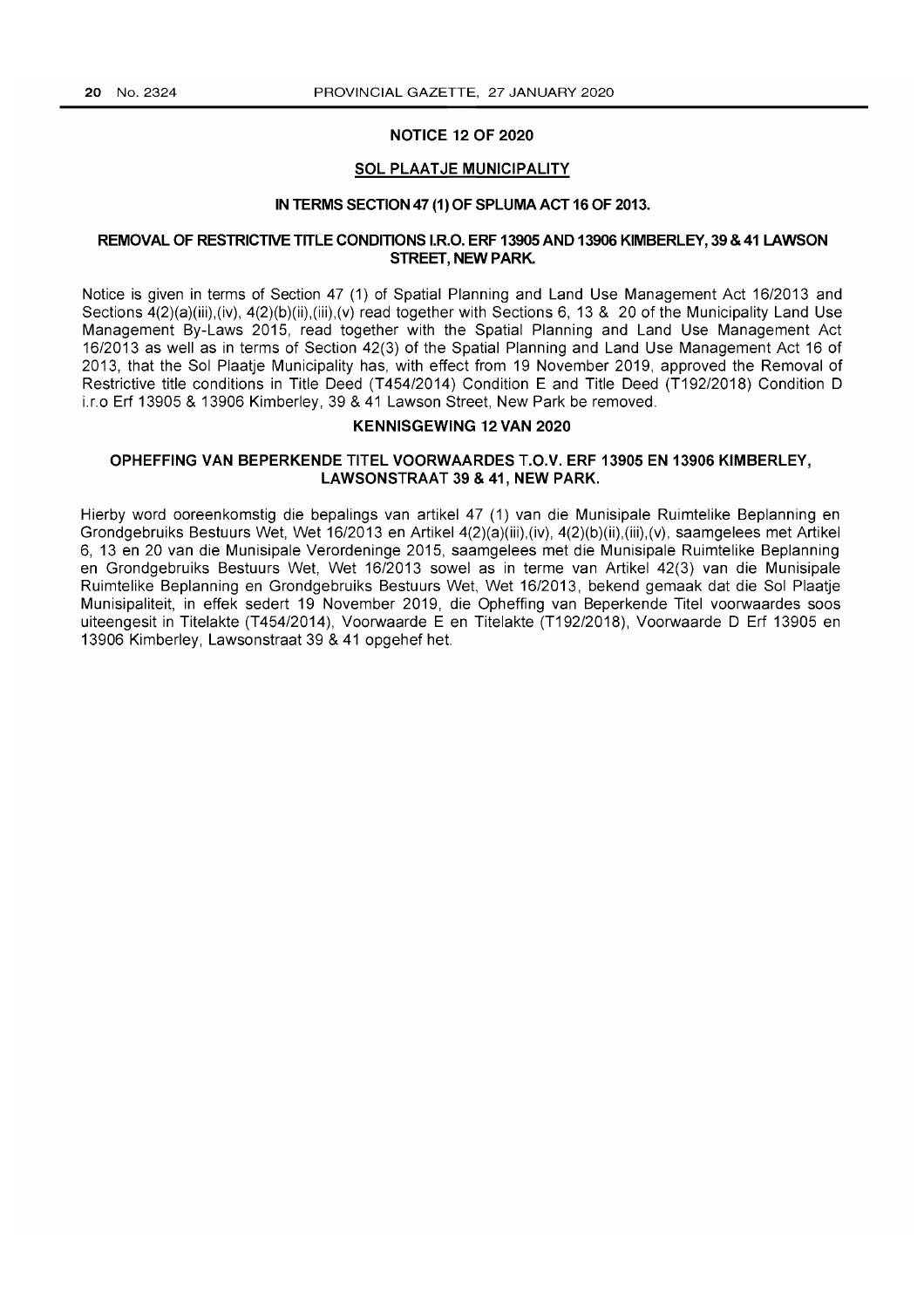# MUNICIPAL NOTICES • MUNISIPALE KENNISGEWINGS

### MUNICIPAL NOTICE 1 OF 2020

# DEPARTMENT OF ENVIRONMENT AND NATURE CONSERVATION NATIONAL ENVIRONMENTAL MANAGEMENT: PROTECTED AREAS ACT, 2003 (ACT 57 OF 2003): INTENTION TO DECLARE NATURE RESERVES AND A PROTECTED ENVIRONMENT

I. Sylvia Nomandla Bloem, in my capacity as Member of the Provincial Executive Council ("MEC"). responsible for Agriculture, Land Reform, Rural Development, Environment and Nature Conservation in the Northern Cape, under Section 23(1)(a) and Section 28(1) of the National Environmental Management: Protected Areas Act, 2003 (Act 57 of 2003), give notice that-

- (a) I intend declaring nature reserves and a protected environment on the properties as indicated in the Schedule; and
- (b) I invite members of the public to submit written representations on the proposed declaration within 60 days from the date of publication of this notice in the Provincial Gazette to the following address:

Manager: Stewardship Department of Environment and Nature Conservation Private Bag X6102, Kimberley, 8301 E-mail: mmanyala@ncpg.gov.za Attention: Ms. Malebo Manyala

#### **SCHEDULE**

Daberas Nature Reserve: Is situated in the Kai !Garib Local Municipality, ZF Mgcawu District Municipality. Northern Cape Province; comprises of the following properties; Portion 3 of the Farm Daberas No.8, in extent 2121,3408 (two thousand one hundred and twenty one coma three four zero eight) Hectares; held by title deed No. T 074219/2008 and Portion 5 of the Farm Daberas No. 8, in extent 2121,5505 (two thousand one hundred and twenty one comma five five zero five) Hectares; held by title deed No. T00009237212003

Rooiklipies Nature Reserve: Is situated in the Nama Khoi Local Municipality, Namakwa District Municipality;; Northern Cape Province, Goraap Farm No. 323; in extent 1181,46 (one thousand one hundred and eighty one comma four six) hectares; held by title deed No. T17903/2016

High Karoo Park - Protected Environment: Is situated in the Ubuntu Local Municipality. Pixley ka Seme District Municipality, Northern Cape Province. It comprises of the following properties; the Farm Zoete Valey No 115,; in extent: 3180,1163 (three thousand one hundred and eighty comma one one six three) hectares; held by title deed No. T73445/2007, portion 7 of the Farm Zoete Valey No. 115, in extent 1767,2639 (one thousand seven hundred and sixty seven comma two six three nine) hectares; held by title deed No. T73445/2007 and Portion 4 of the Farm Riet Valley No. 112, in extent 300,5161 (three hundred comma five one six one) hectares; held by title deed No. T73445/2007

Hanover Aarvark Nature Reserve: Is situated in the Emthanjeni Local Municipality, Pixley ka Seme District Municipality, Northern Cape Province, Farm Andriesfontein No. 154; in extent: 2715,4147 (two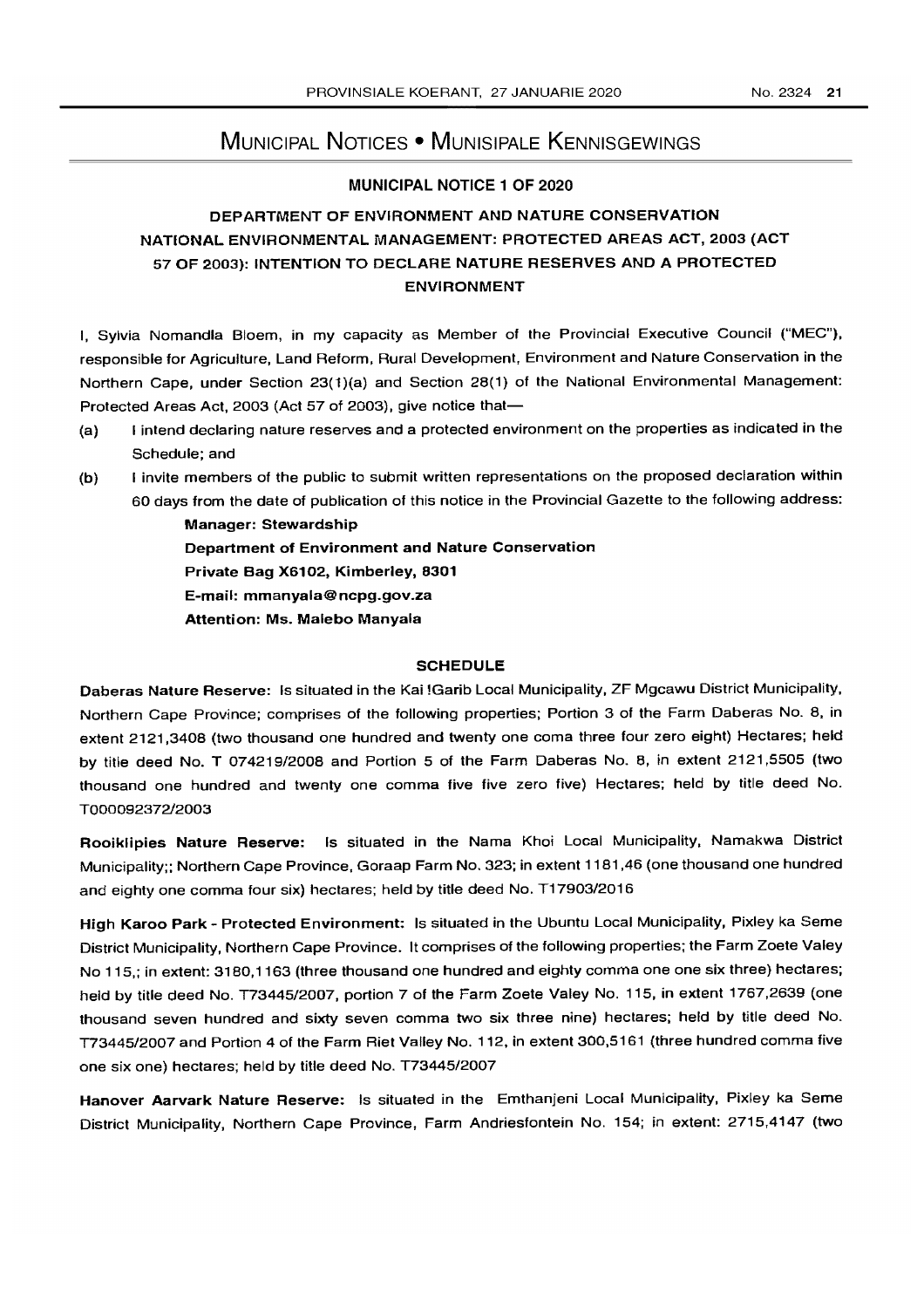thousand seven hundred and fifteen comma four one four seven) hectares; held by title deed No. T2549/1955 CTN

Brakputs Nature Reserve: Is situated in the Nama Khoi Local Municipality, Namakwa District Municipality, Northern Cape Province. It comprises of the following properties; Brakputs Farm No. 311; in extent: 935,8754 (nine hundred and thirty five comma eight seven five four); held by title deed No. T22363/2013 and Portion 8 (Rooihoog) (a portion of portion 1) of the Farm Keerom Nr. 341; in extent: 308,2802 (three hundred and eight comma two eight zero two) hectares; held by title deed No. T22362/20123

Pleroma Nature Reserve: Is situated in the Nama Khoi Municipality, Namakwa District Municipality, Northern Cape Province. It comprises of the following properties; Portion 16 (a portion of portion 7) (Onder Drift) of the Farm Koornhuis No. 342; In extent: 1103,4559 (one thousand one hundred and three commas four five five nine) hectares, and Remainder of Portion 17 (portion of portion 7) (Broven Drift) of the Farm Koornhuis No. 342; In extent: 1130.3230 (one thousand one hundred and thirty commas three two three zero) hectares, held by title deed No. T1482/2018. Portion 4 (Brakkies) of the Farm Koornhuis No. 342, In extent: 1094,9748 (one thousand ninety four comma nine seven four eight) hectares, portion of Portion 7 (De Drift) of the Farm Koornhuis No. 342, in extent: 1022,4221 (one thousand twenty two commas four two two one) hectares, Portion 19 (a portion of portion 10) of the Farm Koornhuis No. 342, in extent: 591,5884 (five hundred and ninety-one comma five eight eight four) hectares, and Portion 20 (a portion of portion 3) of the Farm Koornhuis No. 342, in extent: 229,8709 (two hundred and twenty-nine comma eight seven zero nine) hectares, held by title deed No. T2962/2018

Avontuur Nature Reserve: Is situated in the Hantam Local Municipality, Namakwa District Municipality. Northern Cape Province. It comprises of the following properties; remainder of the Farm Inhoek No. 637, in extent: 72,2642 (seventy two comma two six four two) hectares, Remainder of the Farm Bokkefontein No. 635, in extent: 261,8790 (two hundred and sixty one comma eight seven nine zero) hectares. Remainder of Portion 2 of the Farm Avontuur No. 641. in extent 869,4086 (eight hundred and sixty nine comma four zero eight six) hectares and Farm No. 634, in extent 98.9552 (ninety eight comma nine five five two) hectares, held by title deed No. T25761/2009

Kamnap Oos - Protected Environment: Is situated in the Nama Khoi Local Munisipality, Namakwa District Municipality, Northern Cape. It comprises of the following properties; Portion 2 of the Farm Kamnap 137, in extent: 712,1945 (seven hundred and twelve comma one nine four five) hectares, held by title deed No. T1962212010, and Portion 7 of the Farm Kamnap 137, in extent: 712,1897 {seven hundred and twelve comma one eight nine seven} hectares, held by title deed No. T17078/2011

Signed at Kimberley on this  $14^{7+1}$  day of  $74^{14}$   $48^{11}$  2020

MS. S.N. BLOEM MEMBER OF THE EXECUTIVE COUNCIL: AGRICULTURE LAND REFORM RURAL DEVELOPMENT ENVIRONMENT AND NATURE CONSERVATION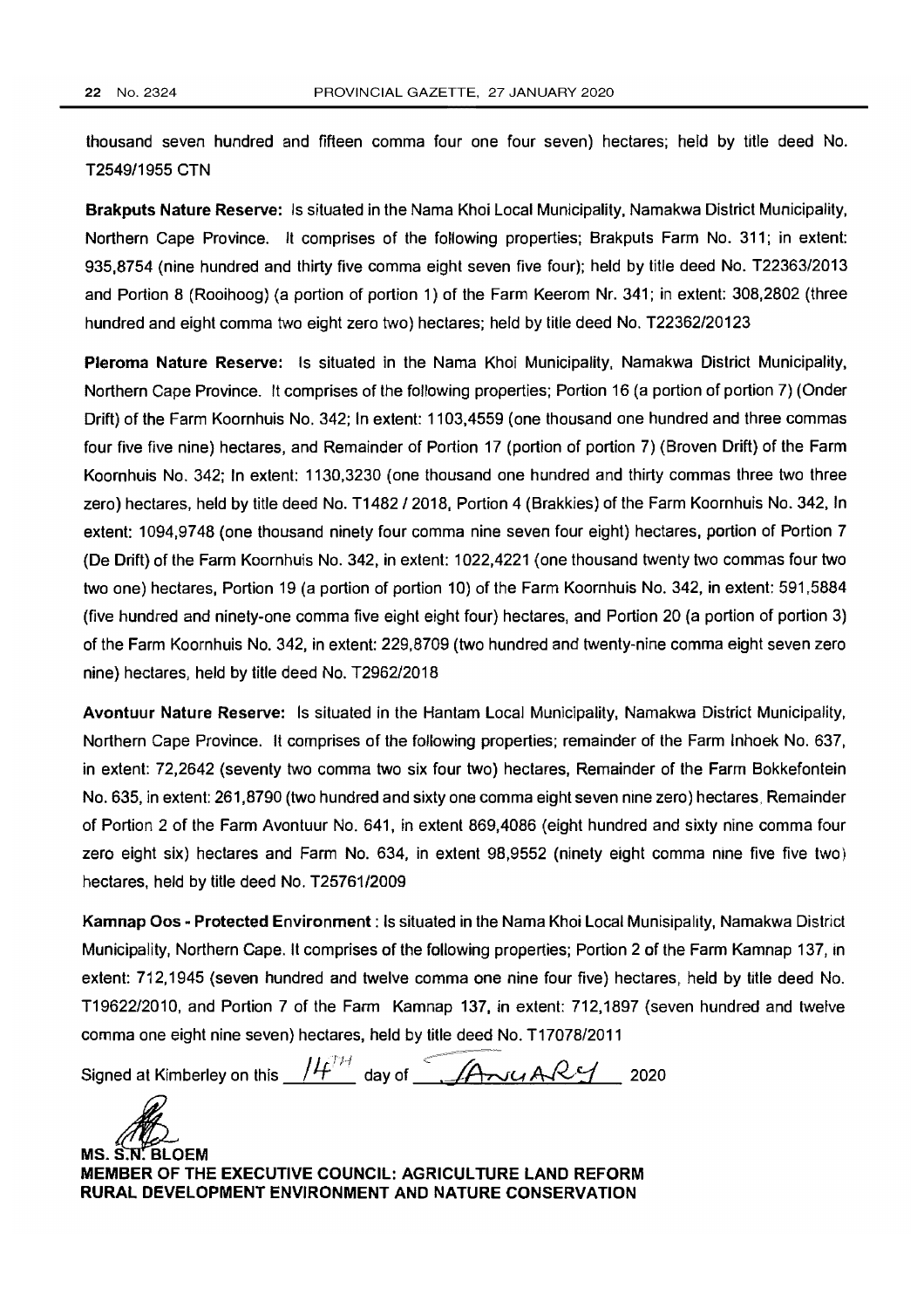#### MUNISIPALE KENNISGEWING 1 VAN 2020

# DEPARTEMENT VIR OMGEWfNG EN NATUURBEWARING IN DIE NOORD-KAAP PROVINSIE NASIONALE OMGEWINGSBESTUUR BEWARINGSGEBIEDE WET, 2003 (WET 57 VAN 2003): VOORNEME OM NATUURRESERVATE EN 'N BESKERMDE OMGEWING TE VERKLAAR

Ek, Sylvia Nomandla Bloem, in my hoedanigheid as Lid van die Uitvoerende Raad (LUR) verantwoordelik vir Landbou Grondhervorming Landelike Ontwikkeling Omgewing en Natuurbewaring in die Noord-Kaap Provinsie gee hiermee, kragtens Artikel 23(1)(a) en 28(1) van die Nasionale Omgewingsbestuur Bewaringsgebiede Wet, 2003 (Wet 57 van 2003), kennis dat:-

- (a) ek van voorneme is om natuurreservate en 'n beskermde omgewing te verklaar op die eiendomme soos aangedui in die Skedule;
- (b) ek lede van die publiek uitnooi om skriftelike kommentaar te lewer op die voorgestelde verklaring binne sestig (60) dae vanaf publikasie van hierdie kennisgewing in die Provinsiale Koerant en dit by die volgende adres in te dien:

Bestuurder: Stewardship Departement van Omgewing en Natuurbewaring Privaatsak X6102, Kimberley, 8301 E-pos: mmanyala@ ncpg.gov.za Aandag: Me. Malebo Manyala

#### **SKEDULE**

Daberas Natuurreservaat: Is geleë in die Kai !Garib Plaaslike Munisipaliteit, ZF Mgcawu Oistriksmunisipaliteit, Noord-Kaap Provinsie; bestaan uit die volgende eiendomme; Gedeelte 3 van die Plaas Oaberas Nr. 8, groot 2121,3408 (twee duisend eenhonderd een en twintig koma drie, vier nul agt) Hektaar; gehou kragten titelakte T074219/2008 en Gedeelte 5 van die Plaas Oaberas Nr. 8, groot 2121,5505 (twee duisend eenhonderd een en twintig komma vyf vyf nul vyf) hektaar; word gehou by titelakte T00009237212003

Rooiklippies Natuurreservaat: Is geleë in die Nama Khoi Plaaslike Munisipaliteit, Namakwa Distriksmunisipaliteit; Noord-Kaap Provinsie, Goraap Plaas Nr. 323; groot 1181,46 (Een duisend honderd een en tagtig komma vier ses) hektaar; gehou kragtens titelakte T17903/2016

High Karoo Park - Beskermde Omgewing: Is geleë in die Ubuntu Plaaslike Munisipaliteit, Pixley ka Seme Distriksmunisipaliteit, Noord-Kaap Provinsie. Dit bestaan uit die volgende eiendomme; die Plaas Zoete Valey Nr 115, groot: 3180,1163 (drie duisend honderd en tagtig komma een ses ses drie) hektaar; gehou kragtens titelakte T73445/2007, Gedeelte 7 van die Plaas Zoete Valey Nr. 115, groot 1767,2639 (een duisend sewe honderd sewe en sestig komma twee ses drie nege) hektaar; gehou kragtens titelakte T73445/2007 en Gedeelte 4 van die Plaas Rietvallei Nr 112, groot: 300,5161 (driehonderd komma vyf een ses een) hektaar; gehou kragtens titelakte T73445/2007